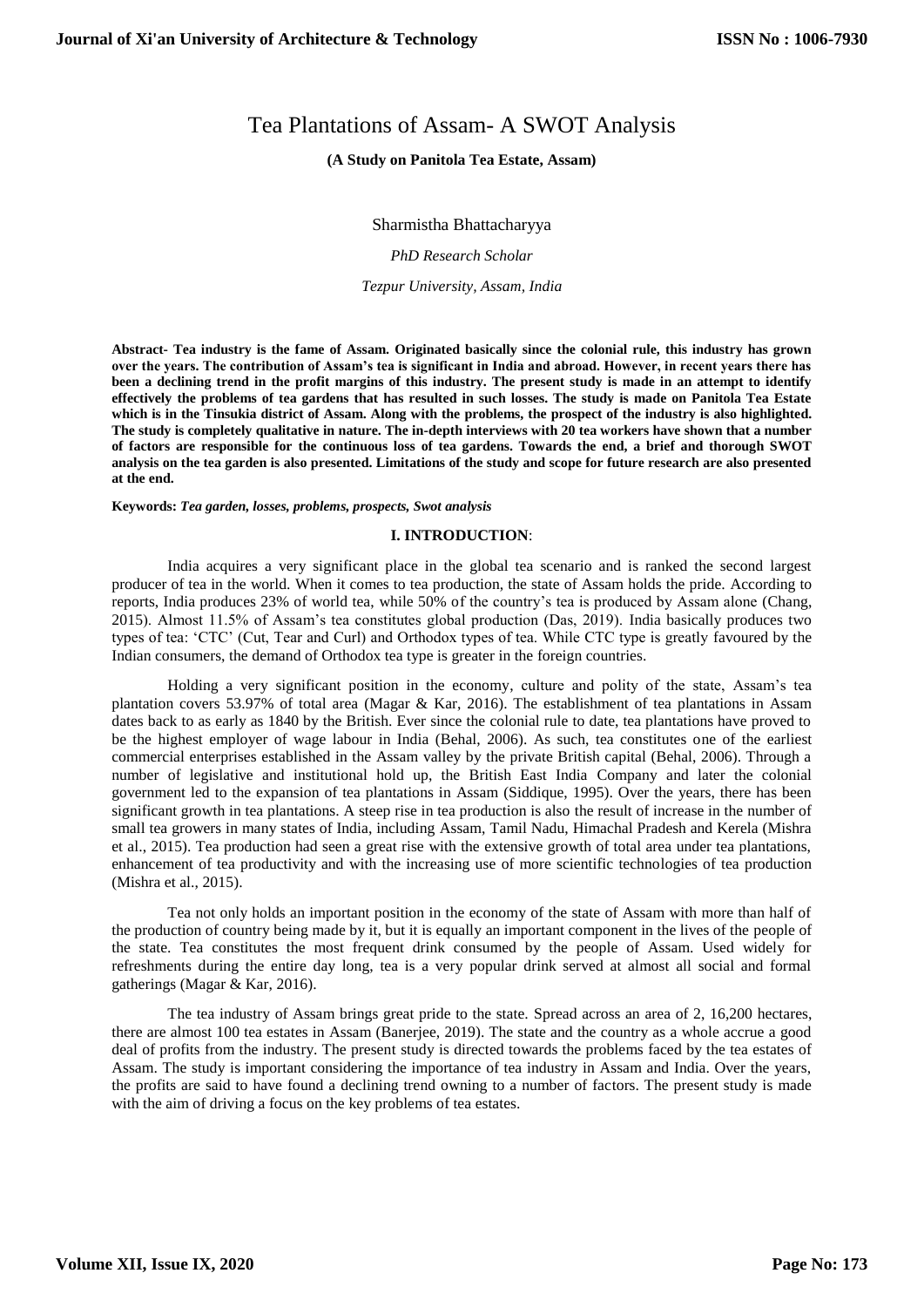### **Panitola Tea Estate (T.E.)**

The districts of Dibrugarh, Tinsukia and Sibasagar situated in Upper Assam are best known as the tea producing districts of Assam. The present study is based on Panitola T.E. as the garden is the head quarter of the erstwhile 'Jokai Group of Gardens.' This garden is located in the Tinsukia district of Assam and covers an aggregate planted area of 660 hectares. The garden was established in the year 1902 by Jokai India and is currently owned by the MK Shah Exports Limited. Presently, Panitola T.E. is with MK Jokai Plantation Private Limited. The estate is a privately owned organisation with its ownership based at Gujrat. The brisk and unique flavours of the typical Orthodox tea produced in the estate have succeeded in attracting the leading importers of Europe. The tea estate is managed by a host of employees at different levels consisting of Director, Administrative Officer, General Manager, Accounts Manager, Manager and many others.

The paper is organised accordingly: Section II deals with the literature review, the objectives are presented in Section III, methodology is presented in Section IV, findings are shown in Section V, suggestions are presented in Section VI and conclusions are drawn in Section VII.

# **II. LITERATURE REVIEW:**

#### **Origin of tea plantation in Assam**

One of the oldest industries of India is the tea industry. The following data on the origins of tea plantation in Assam is collected from the eBook, 'The History of Indian tea industry' (Griffiths, 1967).

A host of historical events has contributed immensely in the development of the present day tea plantations in Assam. Maniram Dewan, the last Ahom king is conferred as the person behind this significant development of tea plantations in Assam. This happened on the meeting of a British officer, Robert Bruce who discovered the existence of tea plants in Assam. However, the death of Bruce affected the process and he could not further contribute in the identification of more tea samples. With a lot of further institutional and legal support by the British, tea was grown in tea plantations of Assam with samples of Chinese origin. However, these Chinese tea samplings eventually died owning to a host of factors. Later, CA Bruce, who was appointed under lieutenant Charlton, took initiative and found tea plants growing in wild forests of Assam. By motivating the local communities of the state and teaching them different methods of tea cultivation and production, almost 80 tea tracks were located in different areas. As such, Bruce is considered as the pioneer of tea industry in India. These discoveries of tea plants in Assam had attracted trade from the East-India company. The Assam Company was thus formed with a capital of Rs. 5 lakhs in the year 1839. Headquartered at Nazira, The Assam Company is the oldest tea company of Assam. Subsequently, more tea companies were formed. In the year 1841, the first tea auction was held at London.

The only problem faced by Bruce with the tea plantations was finding labour as the local Assamese people were found very lazy and uninterested in work with many not allowing females to take part in works of plantation (Bordoloi, 1929). The industry, however, grew very steadily. Eventually, a lot of developments across the state took place and tea plantation was spread rapidly. Today, it constitutes as one of the prime source of revenue for the state.

### **Present scenario of tea plantations of Assam**

Tea gardens are the pride of Assam. The total tea plantation area is around 3.22 lakh hectares and the industry provides employment to more than 6 lakh workers (Lashkar & Thappa, 2015). In addition to providing employment avenues to many, this industry has constituted as the prime revenue generating industry of the state. Despite all the advantages the industry holds, the trends of profit margins across wide tea gardens of the state is depleting fast. The continuous losses have resulted in bad conditions of many tea gardens. A host of factors have contributed immensely to these losses. Asopa (2007) pointed out that the extremist issue in the state is one reason that is affecting the growth of the industry. High price and stiff competition from other countries is another factor that has resulted in the depletion of profits by the industry (Das, 2008). Jain (2011) pointed out a host of factors responsible for degradation of profits by the tea industry including hike in the price of inputs, lack of infrastructure and unskilled and skilled labour force, ineffective tea board, old age tea bushes being used repetitively and the incapability of Assam's tea plantations to compete with international standards of tea quality. Selling tea on auction is another reason that is contributing immensely in the degradation of tea produce (Hazarika, 2012).

From literature review, it is evident that a number of research has been done till now on tea plantations. Researchers in the past have studied on the problems and prospects of tea gardens, the origins of tea gardens, work-force and labour unrest in the industry, export-import context. However, no prior studies were detected to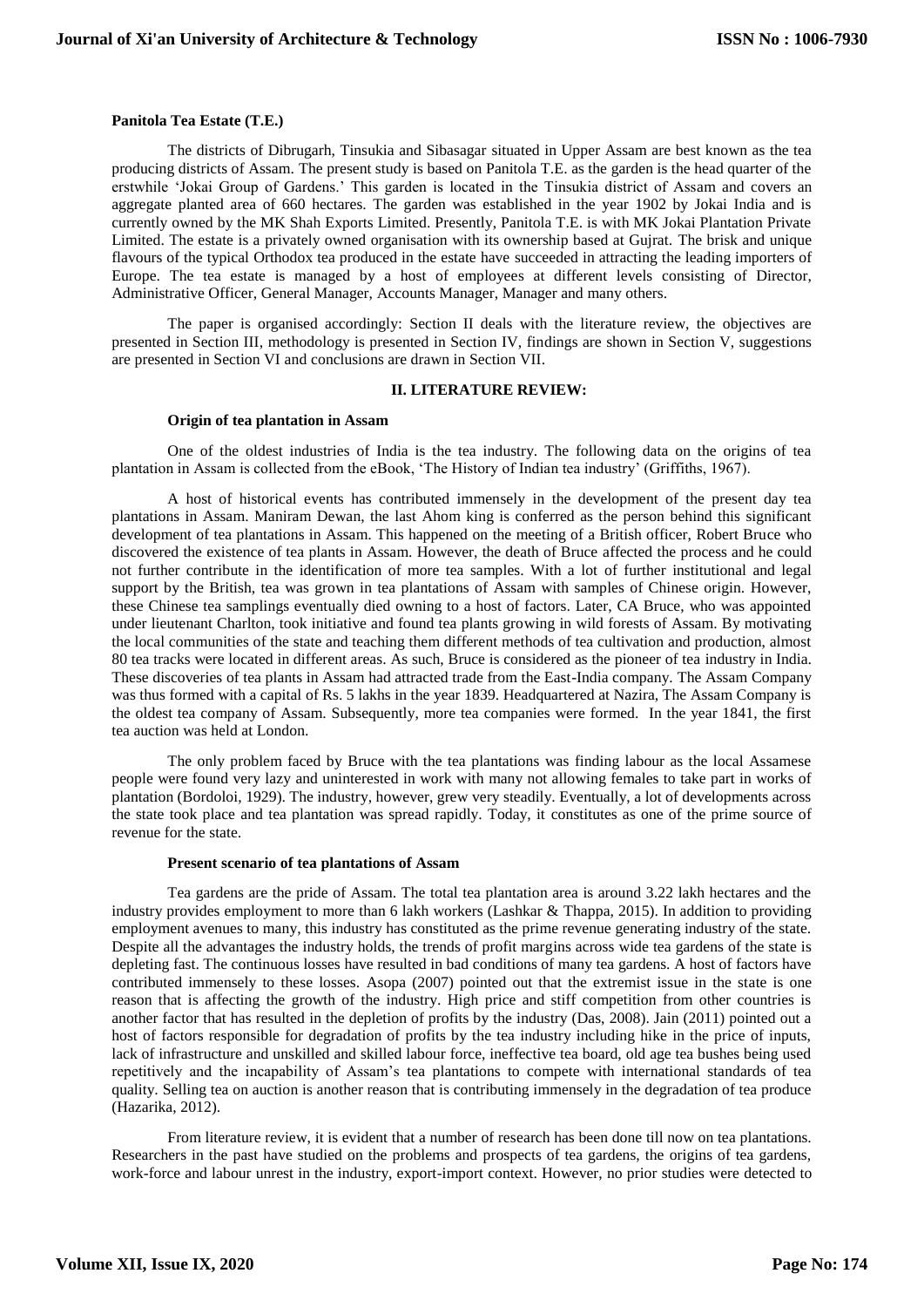be made on the Panitola T.E. specifically, taking into consideration the importance of the estate in Upper Assam. Also, a detailed SWOT analysis on the tea plantations was not found to be made in the past. Qualitative studies dealing with problems and prospects of tea gardens are very rare, which as a matter of fact requires greater insights.

### **III. OBJECTIVES OF THE STUDY:**

The broad objectives of the study are as follow:

- i. To bring into light the problems and prospects of T.E of Assam, India
- ii. To put forward suggestions to eradicate the issues.

### **IV. METHODOLOGY:**

**i. Research Design**: The research is descriptive and qualitative in nature. The chosen research design is kept qualitative to fruitfully bring into light the problems and prospects of T. E.

**ii. Data Source:** The primary data for the study is collected from in-depth interview with the employees of the T.E. Secondary source of information is collected from different journals and websites.

**iii. Sample Size**: According to the guidelines of interview by Creswell (1998), 'a sample size of 20-30 interviews is adequate. Keeping in view the requirements of the present study, a sample of 20 is selected for indepth interview.

**iv. Field Work**: The study is conducted on one of the most reputed T.E.'s of Assam in the upper most district, namely, Panitola T.E.

The interview is semi-structured with the involvement of a set of questions. During the period of interview, the data collected was recorded and noted as well. To encourage good responses from the respondents, a token of appreciation in the form of a hand-made card was also gifted. Each interview lasted for around 30-40 minutes. The total in-depth interviews were completed in a period of one month.

# **V. RESULTS AND DISCUSSION:**

The in-depth interview with the employees of the two T.E.'s was done to effectively bring into light the problems and prospects of T.E.'s. Out of the 20 interviews done, 1 was done with the Director on telephone as he was not available in-person during the visit to the garden, 1 interview was done each with the Administrative Officer, General Manager, Manager, Accounts Manager, Deputy Manager, Labour Welfare Manager, Medical Officer, five Assistant Managers, five skilled staff workers and three unskilled plantation workers.

The respondents were first enquired on the type of tea that they produce and their selling pattern. It is found that the T.E. mostly focuses on the 'Orthodox' type of tea category as that brings the highest profit to them. Out of their annual production, almost 25% is sold within the state of Assam, 13% is sold in other states of India, while as much as 45% of the 'Orthodox tea' is being exported to countries like Germany, UK, USA, Iran and Russia. As a mandate, tea is issued to the workers as a ration commodity with a monthly tune of 1450 kilograms per family. The staff members get 17 kilograms of tea per month for free. All these constitute nearly 17% of the total produce. The respondents were further asked if they feel that exporting to foreign countries bring greater benefits. Almost all of the respondents responded positively to this. Exporting brings greater benefits to firms as that gives better price to the sellers than selling in the local markets. Also, the demand for Orthodox tea is greater abroad.

### **Marketing tools**

The respondents were again asked on the different marketing tools used by the estate for promoting their sale. Though the employees in lower grade could not respond effectively to the question, the General Manager and Manager could say that the estate use different marketing tools to enhance sale of tea. The marketing tools used include advertisements in television commercials, print media advertisements, sponsoring of tea festivals, bill board hoardings, holding of tea conferences and online advertisements. Tea festivals involve a huge amount of cost. In such festivals, people from different regions are invited for tasting the varieties of tea produced for free mostly. Very similar to such festivals but within the formal context include tea conferences, where people from different regions are mostly invited and the benefits of the tea type is explained in detail. Online advertisements have been in rapid advancement in present times with the two estates having their own up-to-date websites. From the interview, it is found that tea conferences and online advertisements have proved to be the best marketing tool so far. Advertisements in TV commercials and print media also generate good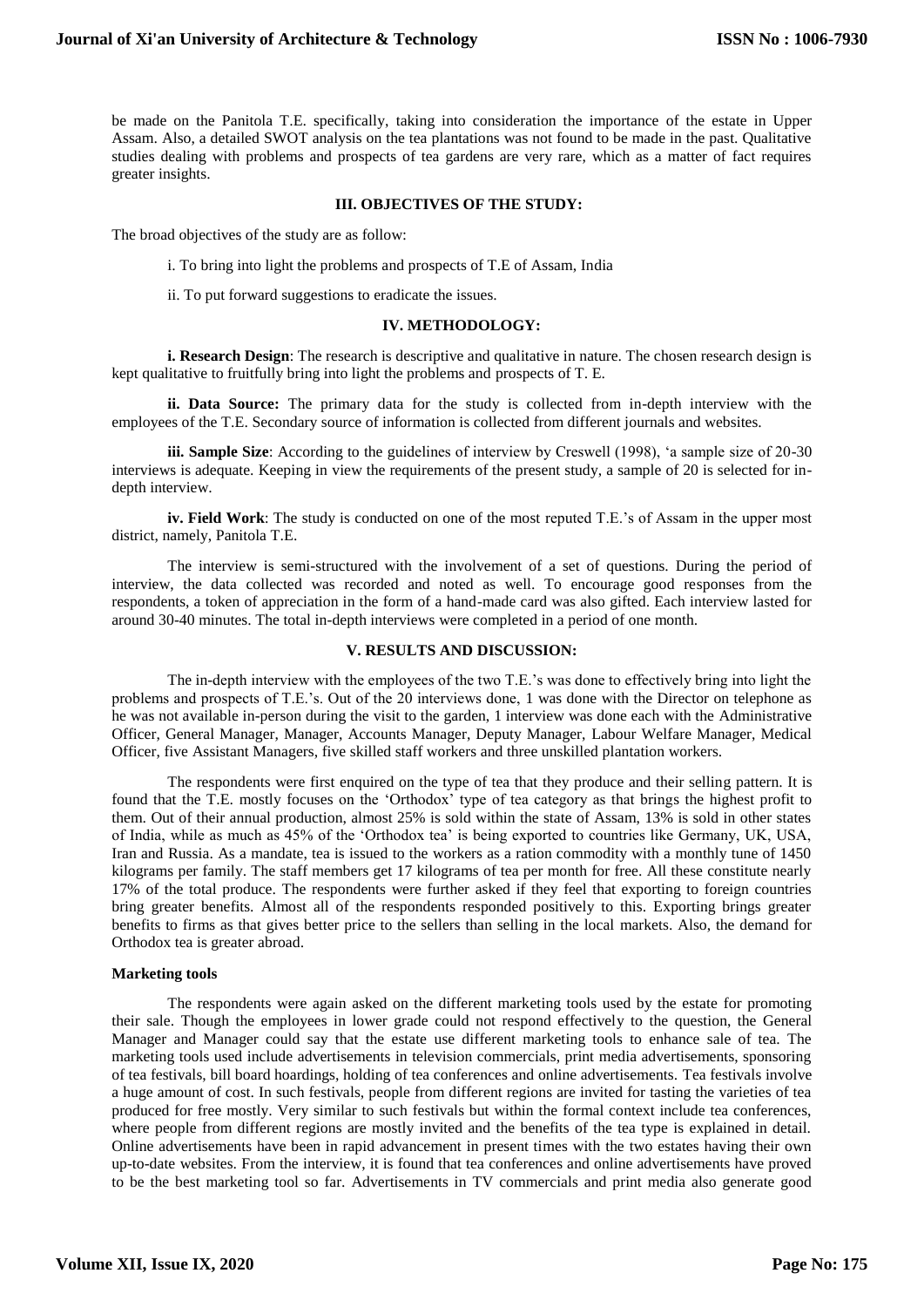results. However, sponsoring of tea festivals is not very effective due to the involvement of huge cost to make them attractive. When asked if the use of such marketing tools has increased sale, the responses were largely varied. The Manager of the estate feels that to a great extent such tools are effective. However, the General Manager feels that too much use of marketing tool is nothing more than increasing the cost of production.

### **Problems of the Tea Estate**

**i. Compliance to MRL level:** Every country has its own Minimum Residue Level (MRL) for chemicals and Germany has the most stringent levels. For a tropical country like India, the pest infestation in tea is more resulting in higher concentration of pesticides. The European MRL is very low in comparison to the India MRL. It is found from the interview that for maintaining the European MRL, the estate is bound to use lesser chemicals resulting in greater pest infections and the resultant crop loss.

**ii. Increase in wages:** It is found from the interview that over the years the wages of unskilled plantation workers have increased due to various enactments of the Government. The workers receive per day wage of Rs. 167 for 6 days in a week. They are also entitled to 32 kilograms of rice and wheat every month at a subsidized rate of Rs 54 paise per kilogram. With the number of workers more than 1000, with many unproductive workers, this has become a huge outflow of fund for the estate, considering the fact that production has been at a constant.

**iii. Hike in the price of inputs:** The price of different inputs has also increased to great extents. It is found from the interview that with the increase of the price of inputs like lubricants, petrol, pesticides, etc., there has been a significant fall in the margin of profits in tea sale.

**iv. Climatic conditions:** Assam no longer has the same good weather for tea cultivation. Cultivation of tea has come down to a merging level on account of adverse weather conditions. It is found from the interview that the production of tea has reduced from 16 to 12 lakhs in Panitola T.E.

**v. No 100% e-auction:** It is found from the interview that there are instances of biased pricing in the open auction sales. Prices are highly manipulated amongst a few buyers which at the end, results in the sale of tea at a loss. The interview with employees of Panitola T.E. brought into the light that the greatest disadvantage of these estates is that the auction does not take place in Assam despite the fact that the State holds Guwahati Tea Auction centre. The tea auction of the estate takes place at Kolkata which makes it inconvenient for many to exactly quote prices.

 **vi. Removal of subsidised ration by Government:** From the year 2017, the Government has stopped granting subsidized ration to the plantation workers. But the estate needs to provide 32 kilograms of rice and wheat every month to the plantation workers at a subsidized rate of 54 paise per kilogram. Thus, buying at market rates and giving at a mere subsidized rate to almost 1000 workers is bringing heavy losses for the T.E.

**vii. Hike in statutory benefits:** Statutory benefits like medical facilities, housing are provided to the plantation workers along with their daily wages. It is found that these benefits have enhanced in the recent past with the rules of Government. Inclusion of newer benefits like increase in maternity leave of female workers from the earlier 12 weeks to the present 6 months has also contributed to the decrease in profit margin.

# **Profit/Loss of the Tea Estate**

The respondents, with special focus to the employees of higher levels, were further asked on the profits or loss margins of the estate. Though none of them disclosed the exact figures due to company norms, it was seen that almost all the respondents have complained on profit reduction in the present times. The manager says that till a decade back, the profit margin of tea of the T.E. was quite reasonable. The profit margins in recent years have reduced drastically owning to a lot of factors. From the interview, the flowing conclusion is arrived at on the reasons that contribute immensely to the continuous loss on sale:

- i. Increase in wages of plantation workers as per Government norms.
- ii. Hike in the price of inputs.
- iii. Removal of subsidized ration by Government.
- iv. Hike in statutory benefits.
- v. Change in climatic conditions.
- vi. The tea producers have no say on the selling price of tea.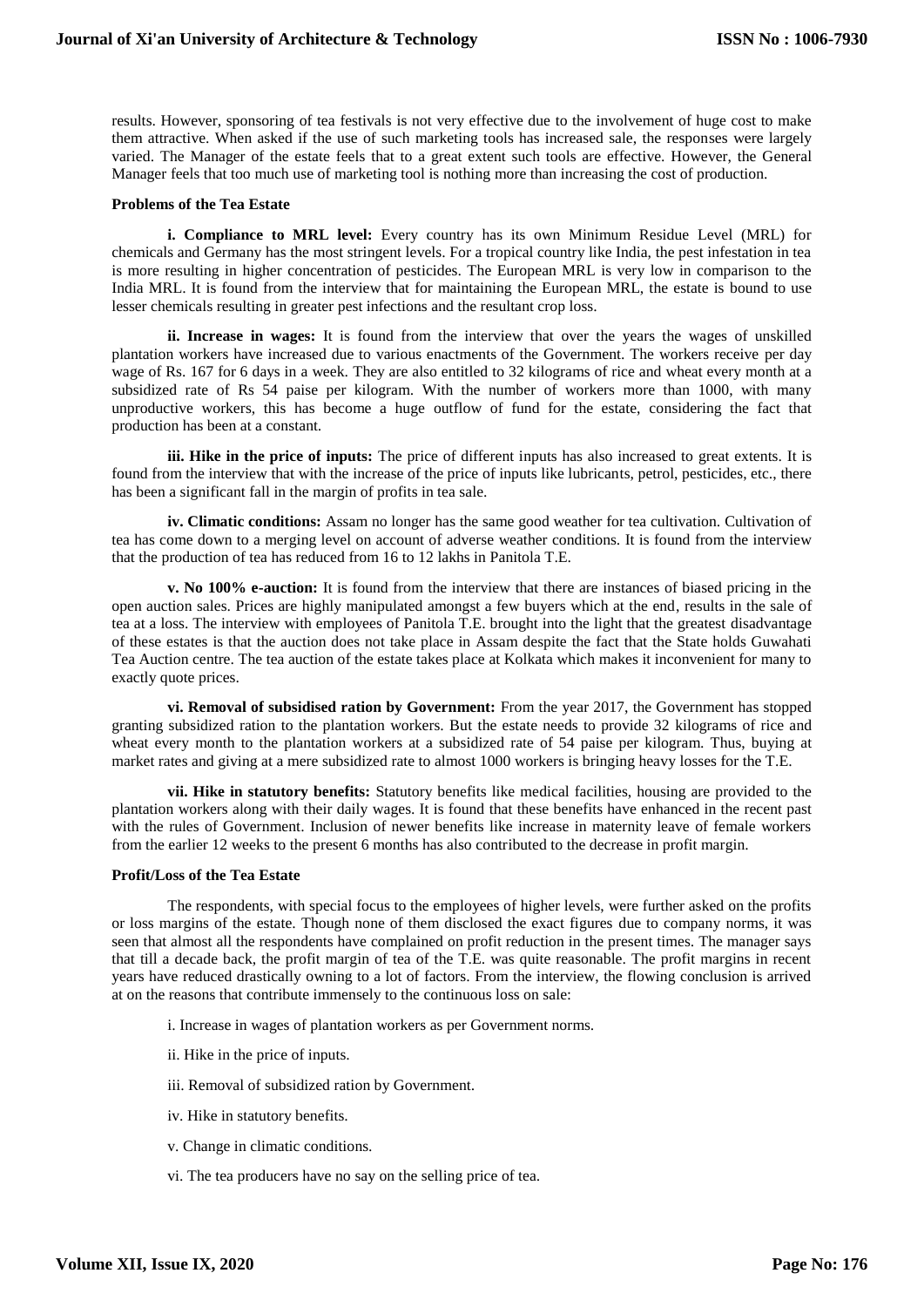vii. The age of planting materials is another consideration. The tea plants have grown quite old.

viii. There is no new land to further extend the production of tea.

ix. There is no 100% e-auction.

x. The selling price of tea has not increased proportionately to the cost.

## **SWOT Analysis**

Keeping in view the importance of tea gardens in Assam, the high reputation and good quality of tea being produced in the T.E. and the declining profit margin over the years, the researcher finds it necessary to undergo a SWOT (Strengths, Weaknesses, Opportunities and Threats) analysis with the help of the data collected from in-depth interview with 20 employees of the estate.

| S1.No. | <b>SWOT Analysis</b> | Explanation                                                                      |
|--------|----------------------|----------------------------------------------------------------------------------|
|        | <b>Strengths</b>     | i. The tea produced is of good quality with the Orthodox tea category being      |
|        |                      | highly popular in foreign countries.                                             |
|        |                      | ii. The T.E. employs scientific research in its production.                      |
|        |                      | iii. The estate covers a large land area under it with its location to the main  |
|        |                      | town of Tinsukia district.                                                       |
| 2      | Weaknesses           | i. The producers have no say in the selling price of tea.                        |
|        |                      | ii. The age of the planting material is yet another weakness.                    |
|        |                      | iii. There is no land for further extension of tea cultivation.                  |
|        |                      | iv. There is no 100% e-auction.                                                  |
|        |                      | v. The selling price of the tea has not increased proportionately to the cost.   |
| 3      | Opportunities        | i. The T.E. has better opportunities for exports keeping in view the large       |
|        |                      | demand of Orthodox tea in foreign countries.                                     |
|        |                      | ii. The T.E. produces black pepper in the trees that are grown between the tea   |
|        |                      | plants. This can be thought of as an opportunity of product diversification.     |
| 4      | Threats              | i. There is an increase in the wages of the plantation workers as per the        |
|        |                      | Government law without any corresponding increase in the price of tea.           |
|        |                      | ii. There is tremendous hike in the price of different inputs.                   |
|        |                      | iii. Removal of subsidized ration by Government is another threat to the estate. |
|        |                      | iv. There has been a hike in the statutory benefits of the plantation workers.   |
|        |                      | Also, there is an enhancement of newer benefits for them.                        |
|        |                      | v. The climatic change in the state of Assam is yet another threat.              |

Table 1: Table of SWOT Analysis

*Source: Field Interview (compiled by the author)*

# **VI. SUGGESTIONS:**

After the interview done with the employees of the T.E., the following suggestions are put forward for the benefit of all the tea estates in general:

i. There is a requirement of adoption of more scientific techniques in tea production. There should be standard methods of tea plucking and strict grading systems for increased quality of products.

ii. The management needs to work on the strengths and opportunities. The cropping of black pepper can be increased to good amounts to increase the benefits of product diversification. A careful planning in this regard is highly appreciated.

iii. With the increase of per day wages of the tea plantation workers, there arises a dire need to terminate the surplus workers delivering unproductive services to the estates.

iv. There should be extensive awareness and training programmes for the plantation workers as well as for the staffs concerned. Such programmes will ensure the creation of more effective and efficient techniques of tea producing.

v. Tea is the prime source of income for the state of Assam. Different bodies of the estates should approach the Government for their engagement in the additional services provided to the plantation workers.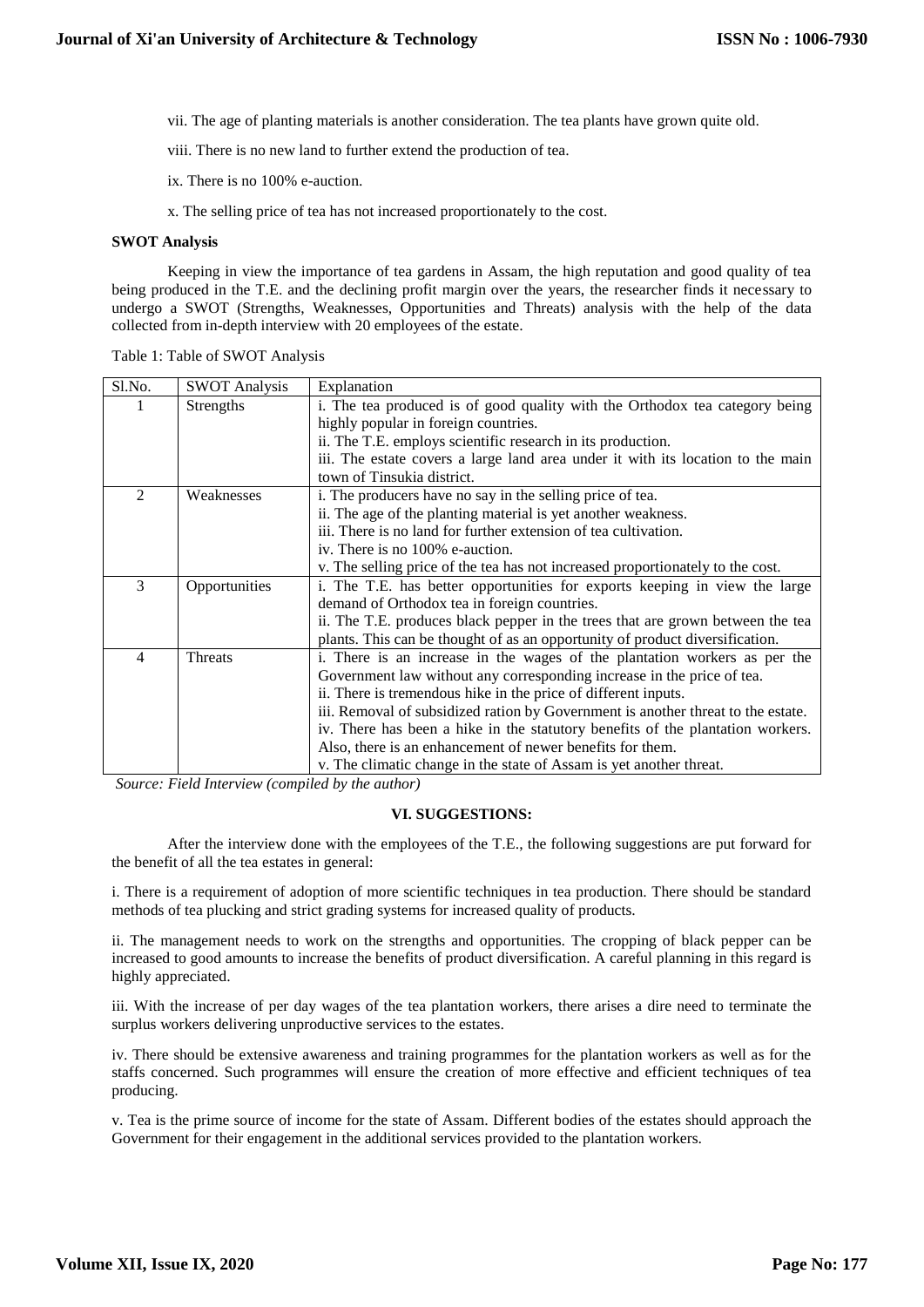### **VII. CONCLUSION:**

From the study, it is found that tea estates have been facing a great deal of problems which has resulted in the loss of the industry. Tea is the fame of the state. With a significant amount of contribution being made to the income of the state and also the country, it is very important right now that the problems addressed in the context of the present study be solved at the earliest. The pride of the state and of the country cannot be let down. The present times of Covid-19 has further intensified the loss situation in the tea production. The suggestions put forward in the context of the present study can be taken into consideration by the managing bodies of the estates and also by the Government.

#### **Limitations and scope for future research**

The study is made qualitative. Further studies can be done with a triangulation research design by collecting data from different sources on the estates. This will ensure a better research result. Also, the study is focused on only one tea estate. Further studies are encouraged to be taken with more numbers of estates to bring out good conclusions and derivations. Also, the study specifically addresses the problems of the estate with only a little highlight on the prospects. The brighter side of these estates can be further addressed in subsequent research.

### **REFERENCES**

[1] Asopa V.N., (2007) 'Report of the Tea Industry of India: The Cup that Cheers has Tears', *Indian Institute of Management*, Ahmedabad;

India,2007.

- [2] Banerjee. P, "15 Best Tea Estates of Assam That are a Must Visit*," TripPlanner,* Blog, (2019).
- [3] Behal. R, "Power Structure, Discipline, and Labour in Assam Tea Plantations under Colonial Rule*," International Review of Society*,

doi: 10.1017/S0020859006002641, (2006).

- [4] Bordoloi. N.C, "Conditions of the labourers in the gardens of Assam," Calcutta, (1929)
- [5] Chang. K, "World Tea Production and Trade Current and Future Development," Food and Agriculture Organization of the United

Nations, 2015.

[6] Creswell. J.W, "Qualitative Inquiry and Research Design: Choosing Among Five

Traditions," London: Sage Publication, (1998)

[7] Das. H. N, " Assam Tea: Problems and Prospects; in Origin and Development of tea" ; EBH Publisher, Guwahati, (2008).

- [8] Das. K, "The Small Tea Growers of Assam: A Study of their Monopolistic Exploitation and Production," Thesis submitted to Indian Institute of Technology, (2019).
- [9] Griffiths. P, "The History of Indian Tea Industry," Weidenfeld & Nicolson: London (1967) (eBook)
- [10] Hazarika. M, "Tea in India: An overview," available at: www. tocklai.net/wp-content/.../TwoBud582011/Tea%20in%20India.pdf, (2011).